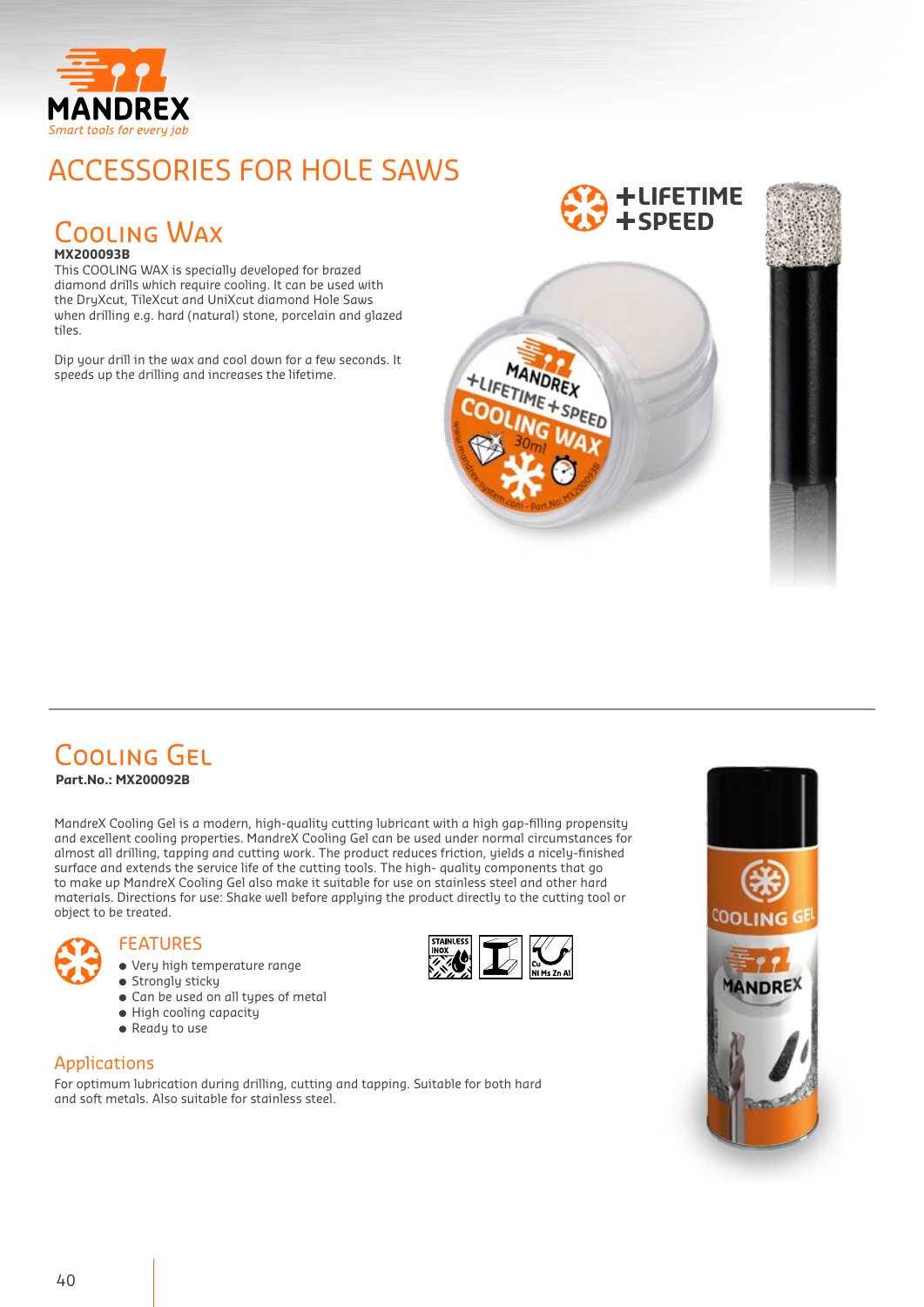### **SMART TOOLS FOR EVERY JOB**



# Centering & Cooling Aid **MHD00001B**

Ideal for drilling clean and accurate holes in hard tiles, etc. Extra safety is guaranteed with an additional safety lock.

Can be used in combination with the pressurized water spray bottle MHD00002B. Suitable for sizes: Ø5,6,8,10 and 12mm.



# Water Spray Bottle **MHD00002B**

The Mandrex pressurized water spray bottle is used to provide water cooling to diamond Hole Saws when drilling tiles, etc.

To be used in combination with centering and cooling aid MHD00001B/ MHD00100B/MHD00101B Max. filling capacity 0,9L. Including 1.8m water hose.



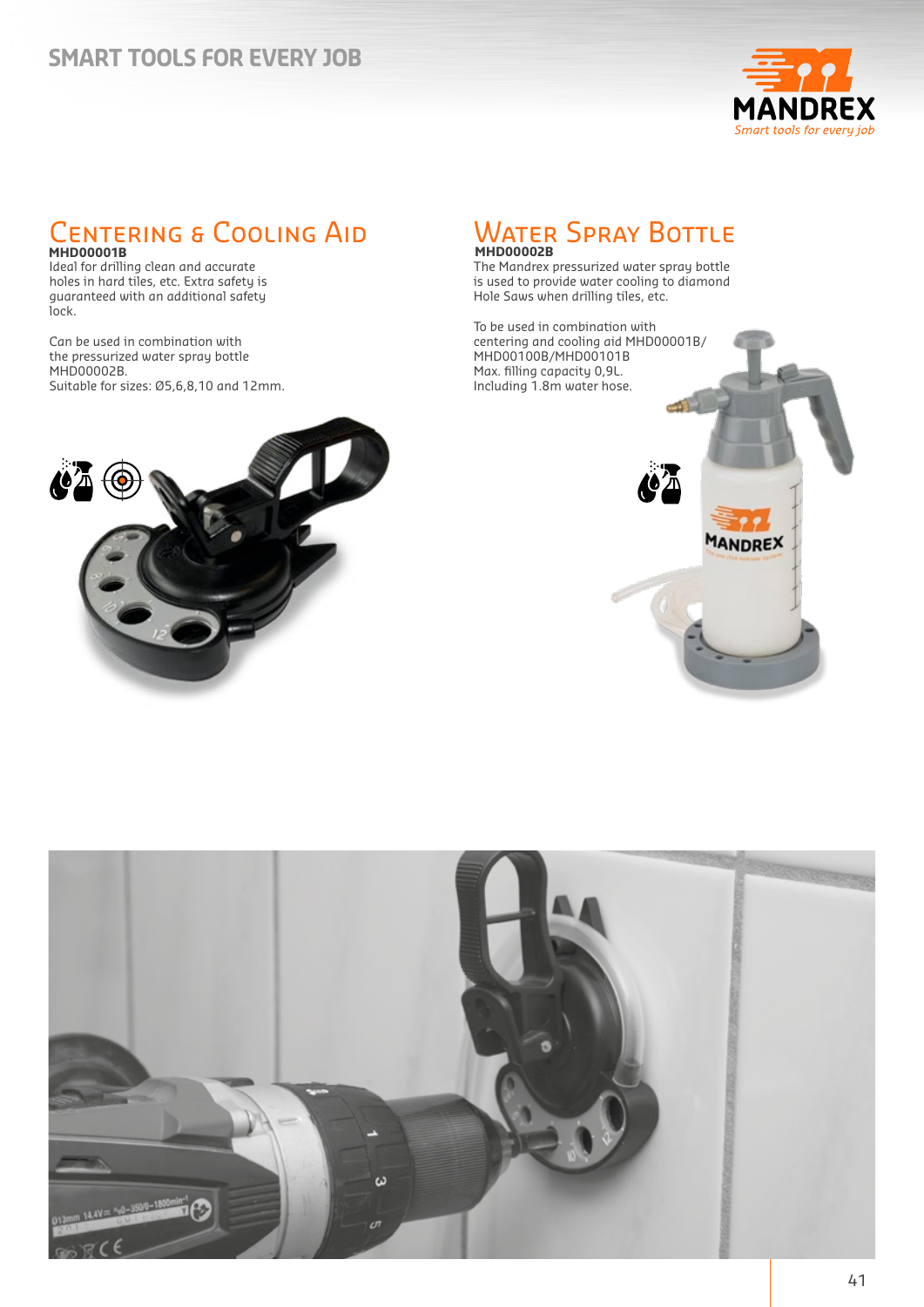



Vacuum Centering Tool **MHD00101B** Adjustable water value 360° Adjustable water supply with nozzle Water hose connection Ø6m Drill support up to Ø35mm Solid handle to secure the vacuum Compare the plug<br>with the drill **Durable** Stainless steel **MANDREX** Safety lip prevents Durable vacuum pad made from high grade NBR rubber accidental release Easy vacuum mounted centering tool which allows you to drill secure and stable in all kinds of materials. Just push it against the surface and push down the handle to secure. This smart centering tool can be used against every smooth and non-porous material e.g. glazed wall tiles, kitchen sheet from marble or natural stone. When you need water: use

the unique adjustable water supply.

For the water supply you can use the water spray bottle MHD0002B. For Dust and Slurry extraction you can use the Mandrex Dust & Slurry Tool MHD00102B